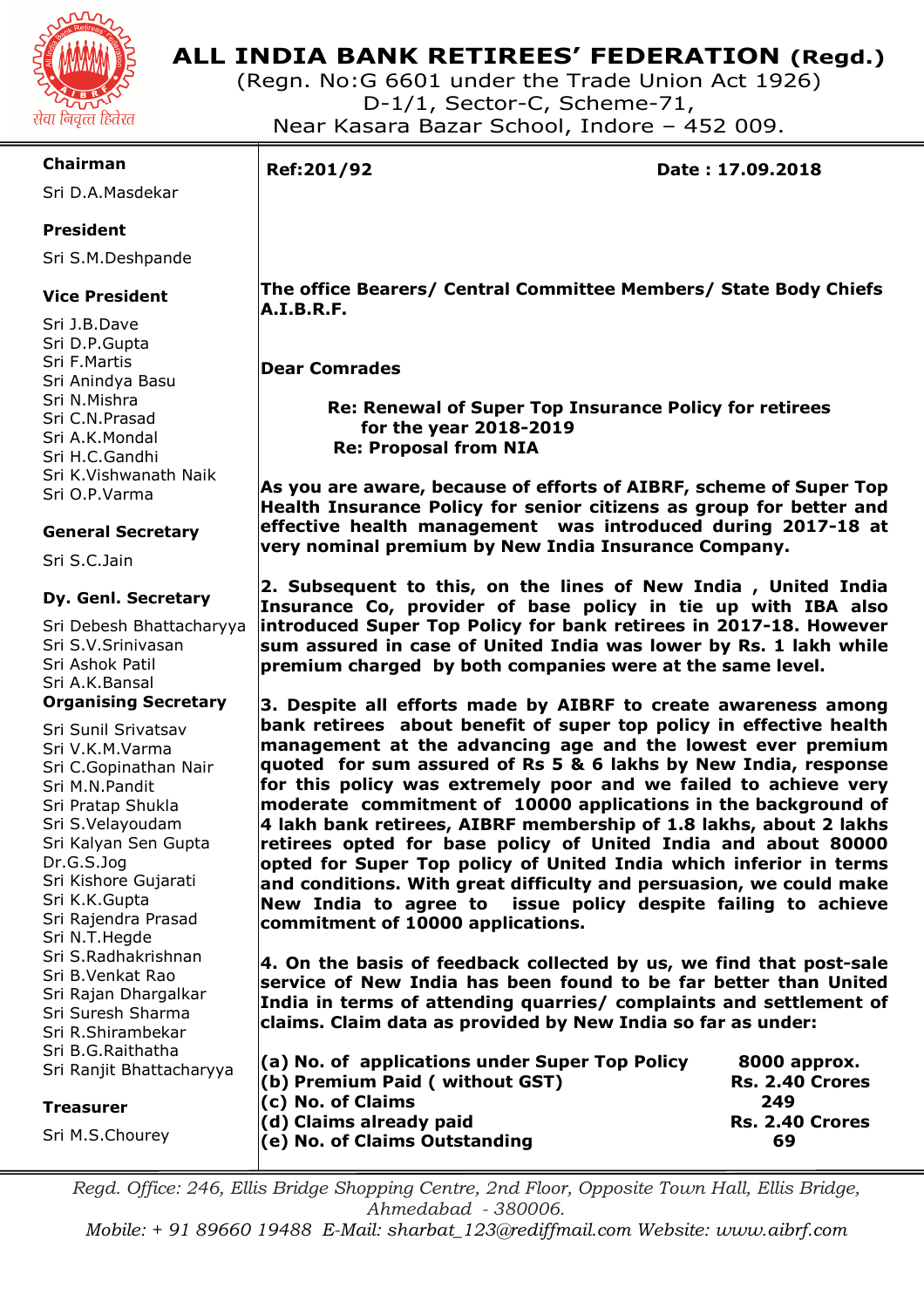

# **ALL INDIA BANK RETIREES' FEDERATION (Regd.)**

(Regn. No:G 6601 under the Trade Union Act 1926) D-1/1, Sector-C, Scheme-71,

Near Kasara Bazar School, Indore – 452 009.

# **Chairman**

Sri D.A.Masdekar

# **President**

Sri S.M.Deshpande

# **Vice President**

Sri J.B.Dave Sri D.P.Gupta Sri F.Martis Sri Anindya Basu Sri N.Mishra Sri C.N.Prasad Sri A.K.Mondal Sri H.C.Gandhi Sri K.Vishwanath Naik Sri O.P.Varma

# **General Secretary**

Sri S.C.Jain

# **Dy. Genl. Secretary**

Sri Debesh Bhattacharyya Sri S.V.Srinivasan Sri Ashok Patil Sri A.K.Bansal **Organising Secretary** 

Sri Sunil Srivatsav Sri V.K.M.Varma Sri C.Gopinathan Nair Sri M.N.Pandit Sri Pratap Shukla Sri S.Velayoudam Sri Kalyan Sen Gupta Dr.G.S.Jog Sri Kishore Gujarati Sri K.K.Gupta Sri Rajendra Prasad Sri N.T.Hegde Sri S.Radhakrishnan Sri B.Venkat Rao Sri Rajan Dhargalkar Sri Suresh Sharma Sri R.Shirambekar Sri B.G.Raithatha Sri Ranjit Bhattacharyya

#### **Treasurer**

Sri M.S.Chourey

| (f) Claim amount outstanding    | <b>Rs. 76.29 lakhs</b> |
|---------------------------------|------------------------|
| (g) Probable Claims in 2 months | <b>Rs. 83.26 lakhs</b> |
| (h) IBNR 10 %                   | <b>Rs. 39.96 lakhs</b> |
| (i) Total Expected claims       | Rs. 4.39 crores        |
| (j) Likely claim ration         | 182%                   |
|                                 |                        |

**5. As per the feedback given, had the application number for New India would have been at least 50 per cent of total group size of 88000 ( 8000 New India+ 80000 United India) there was scope for good reduction in renewal premium compared to last year.** 

**6. However based on actual claim data , New India has given following quotes for renewal of super top policy for 2018-19 QUOTE:** 

#### **"Dear Sir**

**Please find quotation for the renewal of New India Super Top Up Policy. Since quotation was high for the renewal with same sum insured as last year due to very high claim ratio we have asked for quotation with reduced sum insured as second option as that of United India Super Top Up policy of Rs.4/- lakhs for awards staff and Rs.5/- lakhs for officers over base policy sum insured of Rs.3/- lakh for award staff and Rs.4/- lakh for officers.** 

# **Quotation is as below:**

| Cadre                | <b>Sum</b><br><b>Insured</b> | Last year<br>premium | <b>Revised</b><br><b>Per Emp</b><br><b>Premium</b> | <b>Premium with</b><br><b>GST</b> |
|----------------------|------------------------------|----------------------|----------------------------------------------------|-----------------------------------|
| <b>Officers</b>      | 6 lakhs                      | 3225                 | 5902                                               | 6964                              |
| <b>Staff</b>         | 5 lakhs                      | 2975                 | 5444                                               | 6424                              |
| <b>Second Option</b> |                              |                      |                                                    |                                   |
| <b>Officers</b>      | 5 lakhs                      | 3225                 | 5312                                               | 6268                              |
| <b>Staff</b>         | 4 lakhs                      | 2975                 | 4900                                               | 5782                              |

**Please let us know if you have any other suggestion which can help in reducing the renewal premium however it might tend to reduce coverage (As seen in reduction of sum insured) or would have some effect on net payable claim amount.** 

**Unfortunately the effect of not having enough members coverage in the policy (Though with consistent and serious efforts from your end personally and from all AIBRF officials we could complete only around 8000 number and with our sincere and continuous efforts we could convince and force New India to issue policy to AIBRF with reduced strength under the policy even though minimum numbers committed and expected for the policy to be effective were not available)** 

*Regd. Office: 246, Ellis Bridge Shopping Centre, 2nd Floor, Opposite Town Hall, Ellis Bridge, Ahmedabad - 380006. Mobile: + 91 89660 19488 E-Mail: sharbat\_123@rediffmail.com Website: www.aibrf.com*